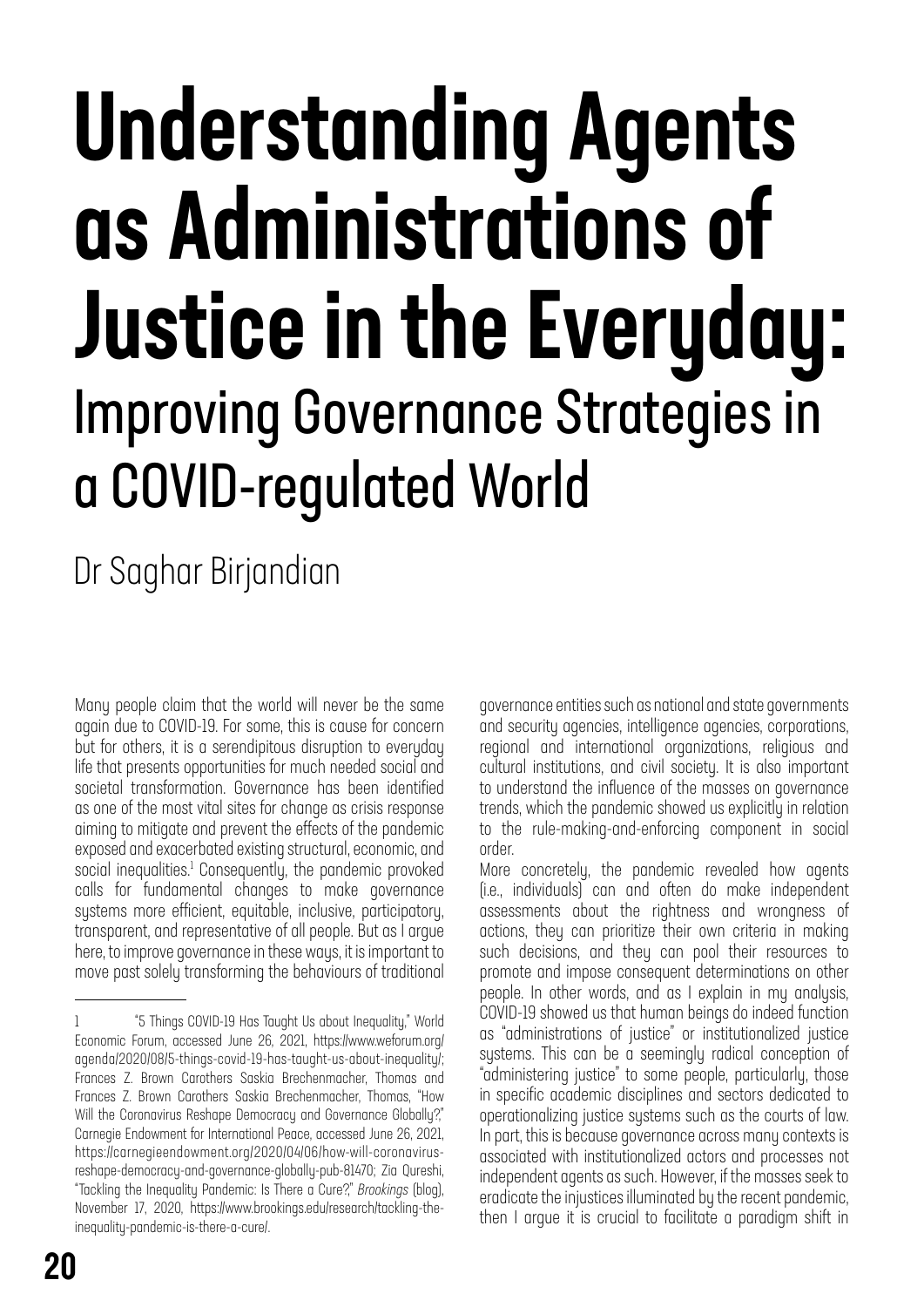governance strategies that specifically places agents at the centre of analysis and debate as administrations of justice. This shift confronts a reality about the masses, namely, their independent and cumulative power to determine whether the rule-making-and-enforcing component of governance is successful.

Drawing from examples in Canada, Uganda, the United States, and the United Kingdom,<sup>2</sup> I start my discussion by defining what I mean by an "administration of justice" and show how agents can function as such using examples from the recent pandemic and beyond. My analysis is structured in accordance with three fundamental features found across diverse justice systems: (1) they generate a set of criteria to determine just and unjust action and just response(s) to injustice, (2) they prioritize their own criteria as the appropriate framework to make such determinations, and (3) they often use their resources to enforce said criteria.

#### UNDERSTANDING INDIVIDUAL AGENTS *AS* ADMINISTRATIONS OF JUSTICE

It is common to immediately think of legal systems based on English common law when coming across the phrase "administration of justice" but the discussion here requires that we broaden the scope to also include myriad customary justice systems of Indigenous Peoples that continue to thrive or are being revived today. Accordingly, I broaden the definition of an "administration of justice" here to mean the rules and procedures that govern a set of agents and/or institutions as they work to address a clearly or loosely defined set of actions avowed as acceptable (i.e., just) and unacceptable (i.e., unjust) by said justice system.<sup>3</sup> It is in understanding how diverse administrations of justice generally operate that one can see how individual human beings can also be thought of as such, particularly in relation to the three features that most administrations of justice share.

The first feature is generating a set of rules that guide determinations about what are just and unjust actions. In moral terms, this means justice systems function to discourage and eradicate behaviour deemed "wrong" and promote a certain set of behaviours as "right" or "good" in society. We typically see in justice systems a written or orally communicated set of unjust actions (e.g., criminal codes) and just actions (e.g., marriage formalities) for which

## Dr Saghar Birjandian

the system will hold individuals and/or groups accountable. In situations that include actions that are unaccounted for in their respective frameworks, decision-makers in justice systems (e.g., judges, juries, clan heads, chiefs, matriarchs, kings, etc.) often use moral beliefs, spiritual beliefs, cultural mores and/or historic decision-making in similar situations to determine whether a new set of actions are acceptable. Admittedly, politics and profit making can play a huge role in many justice processes, but this discussion is beyond the scope of the analysis here.

Some illustrative examples of agents applying their own criteria of just action can be seen in public reactions to state-led crisis response strategies. For example, in anticipation of a COVID-19 vaccine rolling out, inhabitants<sup>4</sup> across contexts started debating which populations should be prioritized using diverse criteria. Some argue in favour of prioritizing elders that live on their own<sup>5</sup> as others focus on elders living in long-term care facilities where more human beings interact.<sup>6</sup> Still others that are more skeptical of the vaccine altogether as it is indeed still in the experimental stages, do not like using elders as so-called "guinea pigs", particularly seniors from BIPOC communities.<sup>7</sup> Yet, some elders volunteered to go first to test the effects of the vaccine before giving it to younger generations as they "have nothing to lose and everything to gain."8 In essence, we see diverse commentators considering age, general health, contributions to society, social norms, and other factors as the most appropriate criteria to make these kinds of decisions. Disagreement between commentators about the appropriate criteria shows that individual human beings can and often do use diverse factors of their choosing to determine the rightness or wrongness of a particular act. Agents in the masses also make these determinations in everyday life such as blatantly and pridefully jaywalking

<sup>2</sup> Though this argument could be relevant across diverse empirical contexts, I limit its applicability to contexts that I have lived and worked in including Canada, Uganda, the United States, and the United Kingdom.

<sup>3</sup> Tomas Aquino Guimaraes, Adalmir Oliveira Gomes, and Edson Ronaldo Guarido Filho, "Administration of Justice: An Emerging Research Field," *RAUSP Management Journal* 53, no. 3 (January 1, 2018): 476–82, https://doi.org/10.1108/RAUSP-04-2018-010, 476-478.

<sup>4</sup> I use the term "inhabitants" in place of "citizens" throughout this essay to account for the range of statuses agents can assume in a particular society including refugees, stateless persons, migrants, tourists, expats, international students, etc.

<sup>5 &</sup>quot;Seniors Living Independently Feel 'Forgotten' as Others Prioritized for COVID-19 Vaccines," Global News, accessed June 6, 2021, https://globalnews.ca/news/7588950/coronavirus-vaccine-seniorstimeline-schedule-priority-groups/.

<sup>6</sup> John Paul Tasker · CBC News ·, "Seniors, Long-Term Care Workers Should Be First in Line for COVID-19 Vaccine, Committee Says | CBC News," CBC, December 4, 2020, https://www.cbc.ca/news/politics/ seniors-long-term-care-workers-first-in-line-1.5828720.

<sup>7</sup> Jan Hoffman and Chang W. Lee, "'I Won't Be Used as a Guinea Pig for White People,'" *The New York Times*, October 7, 2020, sec. Health, https://www.nytimes.com/2020/10/07/health/coronavirus-vaccine-trialsafrican-americans.html.

<sup>8 &</sup>quot;Opinion | The Best Early Vaccine Candidates Are the Elderly," *Washington Post*, accessed June 6, 2021, https://www.washingtonpost. com/opinions/letters-to-the-editor/the-best-early-vaccine-candidatesare-the-elderly/2020/11/01/86c33620-19fe-11eb-8bda-814ca56e138b\_ story.html.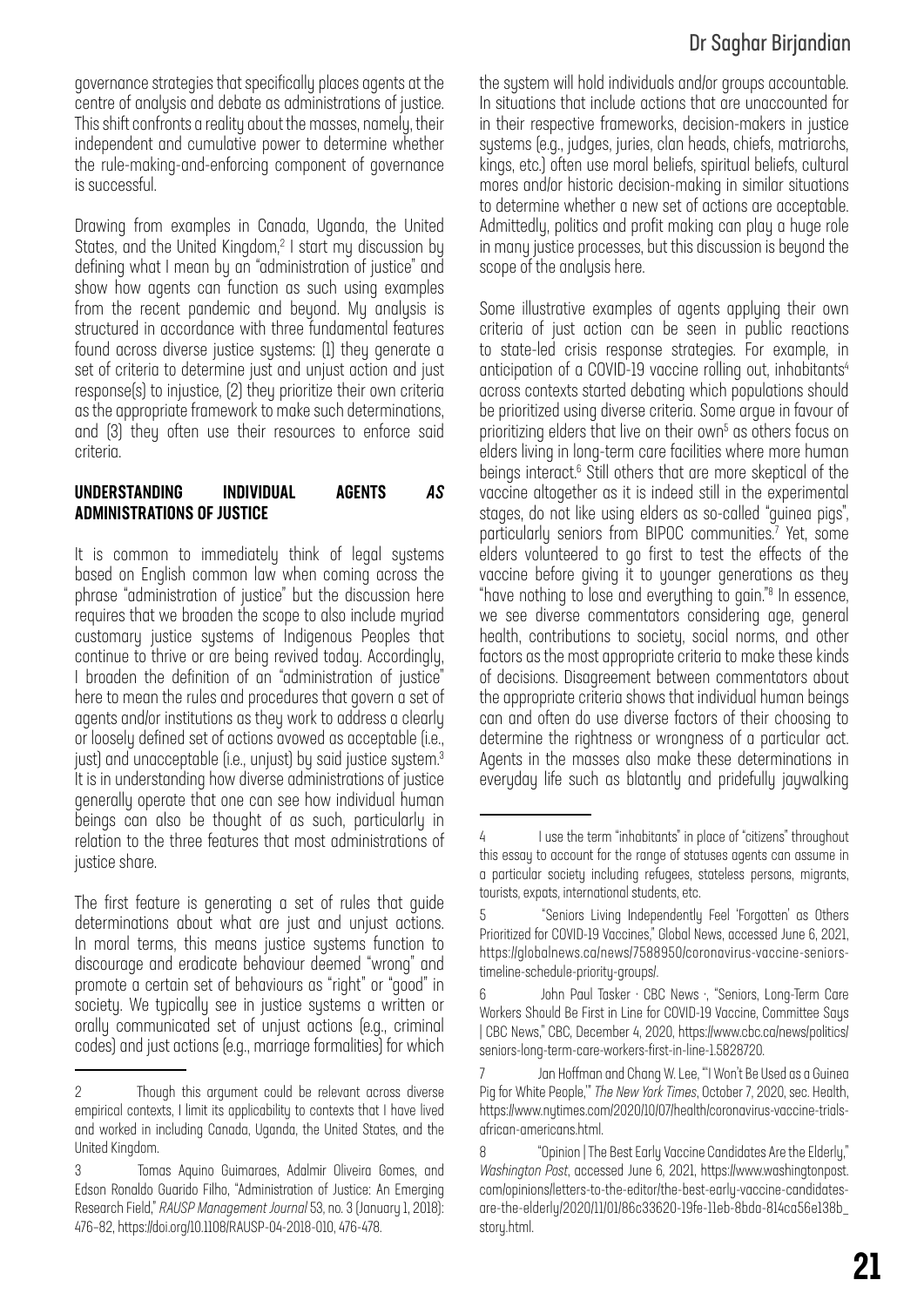### Understanding Agents as Administrations of Justice in the Everyday

in New York City where the act is still outlawed but under review.9 Another everyday example is high numbers of people using marijuana before it was decriminalized and legalized in various states and provinces across North America.<sup>10</sup> As well, many cannabis consumers continue to buy their supply from the black market even after marijuana was legalized and made available in authorized stores.<sup>11</sup> Through their discussions and/or actions, agents

their living arrangements are unavoidably communal.<sup>13</sup> We can see similar trends in everyday life as many also challenge institutionalized justice systems responses to what is deemed unjust such as issuing the death penalty to someone who has committed murder. In some states across the United States and in Uganda, the death penalty is still an option.<sup>14</sup> Yet, there are inhabitants that problematize the hypocrisy in a justice system committing the same act

# These agents are using their resources... to enforce their own criteria of determining just and unjust action.

communicate their own criteria of judging just and unjust actions in the everyday quite regularly but the pandemic helped to spotlight this capacity.

The second feature of justice systems also exhibited by agents is prioritizing their own methods of making determinations about what is just and unjust and acting accordingly. In the context of COVID-19, we see this manifest in discussions about whether the public should listen to the protocols and policies that governance bodies supply to the public. For example, some commentators in Uganda problematized state and civil society led calls for social distancing, deeming these policies unjust and reserved for the economically privileged as many people rely on daily cash transactions to meet basic needs<sup>12</sup> or of murder that the justice system itself deems unjust.<sup>15</sup> Another example in all four cases is non-adherence to laws and policies meant to eradicate racial discrimination, particularly in the public realm.<sup>16</sup> As the pandemic illuminated in various ways, marginalized racial and ethnic communities continue to experience discrimination in all

<sup>9 &</sup>quot;Constantinides to Introduce Bill to Decriminalize Jaywalking in NYC," LIC Post, September 15, 2020, https://licpost.com/constantinidesto-introduce-bill-to-decriminalize-jaywalking-in-nyc; Clayton Guse, "Queens Councilman's Bill Would Decriminalize Jaywalking in NYC," nydailynews.com, accessed June 6, 2021, https://www.nydailynews. com/new-york/ny-jaywalking-councilman-costas-constantinides-billstreets-20200915-vjsyd3vc7fhynk6skmwyz66cwy-story.html.

<sup>10 &</sup>quot;The Illegalization of Marijuana: A Brief History | Origins: Current Events in Historical Perspective," accessed June 6, 2021, https:// origins.osu.edu/article/illegalization-marijuana-brief-history/page/0/1.

<sup>11 &</sup>quot;Canada Thought It Could Bankrupt Drug Dealers by Legalising Cannabis. It Hasn't Worked," October 25, 2019, https://www. abc.net.au/news/2019-10-26/canada-legalised-marijuana-why-arepeople-buying-from-criminals/1162770.

<sup>12 &</sup>quot;'I Must Work to Eat,'" Human Rights Watch, May 26, 2021, https://www.hrw.org/report/2021/05/26/i-must-work-eat/covid-19 poverty-and-child-labor-ghana-nepal-and-uganda; Karsten Noko, "In Africa, Social Distancing Is a Privilege Few Can Afford," accessed June 6, 2021, https://www.aljazeera.com/opinions/2020/3/22/in-africa-social-

distancing-is-a-privilege-few-can-afford.

<sup>13</sup> Sally Hayden in Namuwongo and Kampala, "Coronavirus: Social Distancing a Distant Dream in Africa's Slums," The Irish Times, accessed June 6, 2021, https://www.irishtimes.com/news/world/ africa/coronavirus-social-distancing-a-distant-dream-in-africa-sslums-1.4210862.

<sup>14</sup> Nicole Daniels, "Should the Death Penalty Be Abolished?," *The New York Times*, January 20, 2021, sec. The Learning Network, https:// www.nytimes.com/2021/01/20/learning/should-the-death-penaltybe-abolished.html; "Uganda Abolishes Mandatory Death Penalty," The East African, accessed June 6, 2021, https://www.theeastafrican. co.ke/tea/news/east-africa/uganda-abolishes-mandatory-deathpenalty-1425450.

<sup>15</sup> International Federation of Human Rights, "Uganda: Challenging the Death Penalty," International Fact-Finding Mission (International Federation for Human Rights, October 2005); "Uganda Abolishes Mandatory Death Penalty."

<sup>16</sup> Colin Munro, "Race Laws and Policy in the United Kingdom," in *Challenging Racism in Britain and Germany*, ed. Zig Layton-Henry and Czarina Wilpert, Migration, Minorities and Citizenship (London: Palgrave Macmillan UK, 2003), 167–88, https://doi.org/10.1057/9780230506206\_10; "Constitution of the Republic of Uganda 1995, as Amended to 2017," accessed July 10, 2021, https://constitutions.unwomen.org/en/countries/ africa/uganda; "Civil Rights Act of 1991 (Original Text) | U.S. Equal Employment Opportunity Commission," accessed July 10, 2021, https:// www.eeoc.gov/civil-rights-act-1991-original-text; Canadian Heritage, "Guide to the Canadian Charter of Rights and Freedoms," October 23, 2017, https://www.canada.ca/en/canadian-heritage/services/how-rightsprotected/guide-canadian-charter-rights-freedoms.html.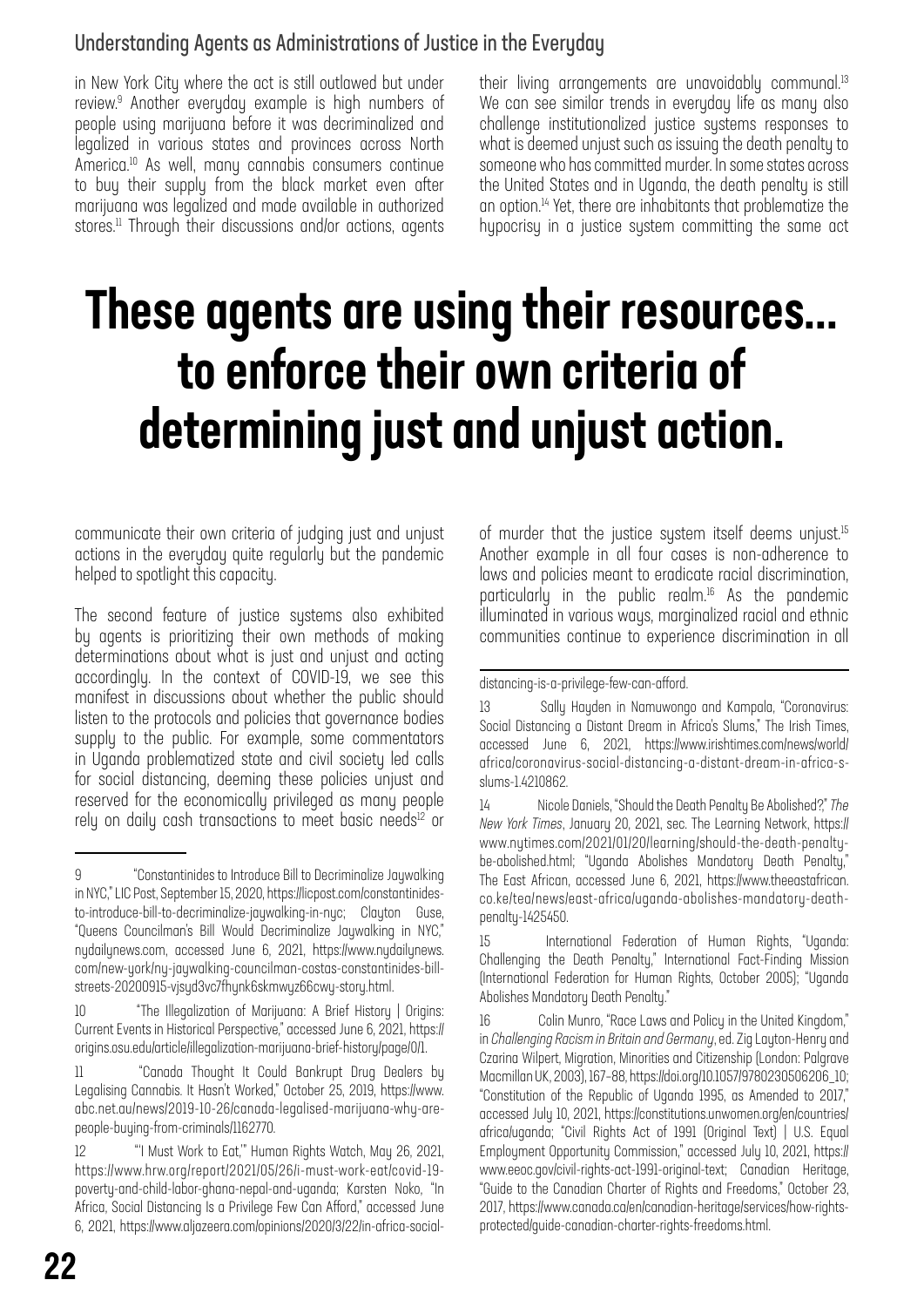four countries.17 This is in part because many people do not adhere to relevant laws in their interactions with "others". Admittedly, many people are just unaware of their biases and problematic assumptions about other groups, which can contribute to reinforcing internalized, interpersonal, and systemic racism.18 But some agents refuse to accept that racism exists or that it is bad or unjust. They instead prioritize their own worldview, experiences, moral codes, cultural values, and myriad other factors over those of an institutionalized justice system.

The last feature agents share with administrations of justice is their willingness and capacity to use their resources (e.g., social and economic capital) to impose their own ideas about just and unjust action on other people and entities. In the context of COVID-19 response, many agents across contexts used diverse tactics to get other people to wear masks and socially distance in lieu of governance bodies enforcing these restrictions.<sup>19</sup> We also witnessed skeptics

18 For thicker descriptions of these diverse forms of racism please see, Paradies, Yin, Ricci Harris, Ian Anderson, (2008) "The Impact of Racism on Indigenous Health in Australia and Aotearoa: Towards a Research Agenda," Cooperative Research Center for Aboriginal Health. Available at: https://www.lowitja.org.au/content/Document/Lowitja-Publishing/Racism-Report.pdf.

### Dr Saghar Birjandian

calling out those that do adhere to state-issued protocols and policies, calling them "sheep"20 or generally encouraging critical thinking and critical analysis of governance during the pandemic.<sup>21</sup> Others that reject COVID-19 as a real local and global threat have gone as far as disallowing patrons wearing facemasks from entering their privately owned business establishments.<sup>22</sup> These agents are using their resources, be it their words or their respective power over privately owned spaces, to enforce their own criteria of determining just and unjust action. But we have seen agents tap into their individual and coordinated power for centuries, particularly when it comes to determining a just social order and realizing fundamental human rights. In Uganda, likeminded agents in the masses mobilized to decolonize their country from oppressive British rule. In the United Kingdom, university faculty, students, and staff mobilized to "decolonize" their institutions to combat epistemic violence. In America, mass mobilization of agents produced several civil rights movements and more recently, Black Lives Matter. In Canada, women's suffrage and Indigenous and human rights movements require(d) coordinating like minded agents in the masses to change the criteria of just and unjust action according to the state.

All the examples included in the discussion here reinforce that individual human beings can and often do function as administrations of justice in the everyday, which can have a significant impact on whether we experience our respective notions of governance. Thus, it is useful for us to understand popular criteria used by agents in the masses to determine which actions are just and unjust be it customary or codified laws from institutionalized justice systems, religion, culture, trauma, or other factors. This can help the masses, activists, and governance entities more effectively determine the types of social and societal change required to establish

<sup>17</sup> Samantha Loppie, Charlotte Reading, and Sarah de Leeuw, "Indigenous Experiences with Racism and Its Impact," Social Determinations of Health (National Collaboration Centre for Indigenous Health, 2020 2014), https://www.nccih.ca/docs/determinants/FS-Racism2-Racism-Impacts-EN.pdf; "The Pervasive Reality of Anti-Black Racism in Canada," Canada - EN, December 11, 2020, https://www. bcg.com/en-ca/publications/2020/reality-of-anti-black-racism-incanada; "Resources to Understand America's Long History of Injustice and Inequality," Washington Post, accessed July 11, 2021, https:// www.washingtonpost.com/nation/2020/06/08/understanding-racisminequality-america/; Rashawn Ray, "Is the United States a Racist Country?," *Brookings* (blog), May 4, 2021, https://www.brookings. edu/blog/how-we-rise/2021/05/04/is-the-united-states-a-racistcountry/; Anthony Heath and Lindsay Richards, "How Racist Is Britain Today? What the Evidence Tells Us," The Conversation, accessed July 11, 2021, http://theconversation.com/how-racist-is-britain-todaywhat-the-evidence-tells-us-141657; "OHCHR | United Kingdom: UN Experts Condemn 'Reprehensible' Racism Report," accessed July 11, 2021, https://www.ohchr.org/EN/NewsEvents/Pages/DisplayNews. aspx?NewsID=27005&LangID=E; "The Divisive Nature of Ethnicity in Ugandan Politics, Before and After Independence," accessed July 6, 2019, https://www.e-ir.info/2012/05/25/the-divisive-natureof-ethnicity-in-ugandan-politics-before-and-after-independence/; Refugee Law Project, "Compendium of Conflict in Uganda," 2014, http:// refugeelawproject.org/files/others/Compendium\_of\_Conflicts\_final.pdf.

<sup>19 &</sup>quot;What Should I Do When I See Someone Ignoring Social-Distancing despite COVID-19?," thestar.com, April 5, 2020, https://www. thestar.com/news/canada/2020/04/05/what-should-i-do-when-i-seesomeone-ignoring-social-distancing-despite-covid-19.html; Diana SpechlerUpdated June 13, 2020, and 5:00 a m Share on Facebook Share on TwitterView Comments28, "Social Distancing Calls for New Methods of Consent - The Boston Globe," BostonGlobe.com, accessed July 10, 2021, https://www.bostonglobe.com/2020/06/13/opinion/bodily-consent-

age-covid-19/.

<sup>20</sup> Jordan Kanygin, "'You Are a Sheep': Video Shows Anti-Masker Mocking Calgary Fabricland Staff, Customers," Calgary, September 15, 2020, https://calgary.ctvnews.ca/you-are-a-sheep-video-shows-antimasker-mocking-calgary-fabricland-staff-customers-1.5106572.

<sup>21</sup> Jillian Kestler-D'Amours · The Canadian Press ·, "COVID-19 Conspiracy Theories Creating a 'public Health Crisis' in Canada, Experts Say | CBC News," CBC, August 3, 2020, https://www.cbc.ca/news/ politics/covid-19-conspiracy-theories-1.5672766; Alex, er SmithAlex, and er Smith is a senior reporter for NBC News Digital based in London, "Conspiracies Thrive in U.K. as Doctors Struggle with Covid Variant," NBC News, accessed July 10, 2021, https://www.nbcnews.com/news/world/ covid-misinformation-takes-its-toll-british-doctors-teachers-n1254568.

<sup>22 &</sup>quot;Owner Who Refused Mask Policy Says His Gaithersburg Restaurant Will Close Indefinitely," *DCist* (blog), accessed June 6, 2021, https://dcist.com/story/20/07/10/owner-who-refused-mask-policysays-his-gaithersburg-restaurant-will-close-indefinitely/; "'Sorry, No Mask Allowed': Some Businesses Pledge to Keep out Customers Who Cover Their Faces," *Washington Post*, accessed June 6, 2021, https:// www.washingtonpost.com/nation/2020/05/28/masks-not-allowedcoronavirus/.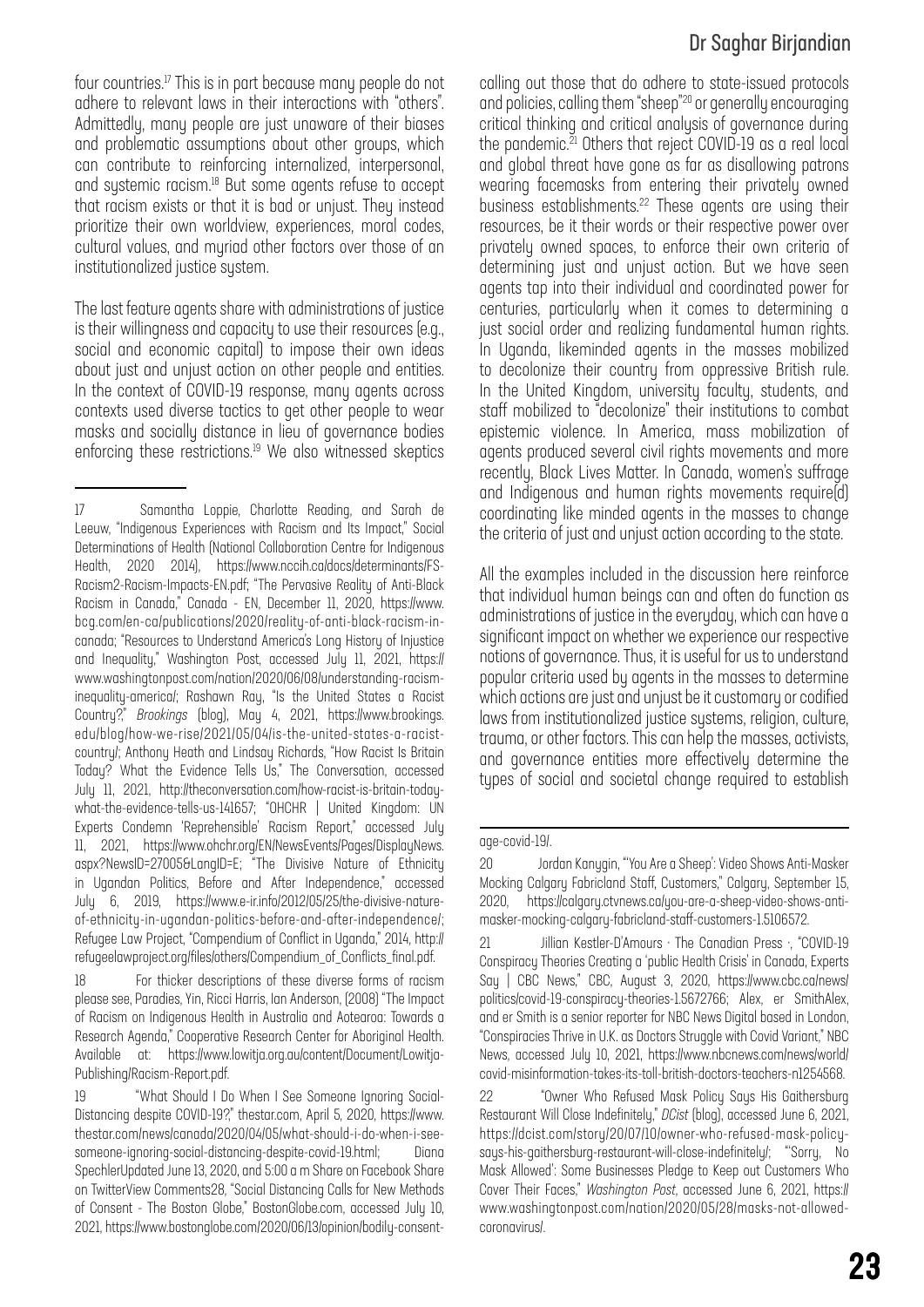### Understanding Agents as Administrations of Justice in the Everyday

better governance systems free from the various injustices spotlighted by the COVID-19 pandemic and beyond.

### WORKS CITED

Alexander Smith "Conspiracies Thrive in U.K. as Doctors Struggle with Covid Variant." NBC News. Accessed July 10, 2021. https://www.nbcnews.com/news/ world/covid-misinformation-takes-its-toll-british-doctorsteachers-n1254568.

Canada - EN. "The Pervasive Reality of Anti-Black Racism in Canada," December 11, 2020. https://www.bcg. com/en-ca/publications/2020/reality-of-anti-black-racismin-canada.

- "Canada Thought It Could Bankrupt Drug Dealers by Legalising Cannabis. It Hasn't Worked," October 25, 2019. https://www.abc.net.au/news/2019-10-26/canadalegalised-marijuana-why-are-people-buying-fromcriminals/11627700.

- Carothers, Frances Z. Brown, Saskia Brechenmacher, Thomas, and Frances Z. Brown Carothers Saskia Brechenmacher, Thomas. "How Will the Coronavirus Reshape Democracy and Governance Globally?" Carnegie Endowment for International Peace. Accessed June 26, 2021. https://carnegieendowment.org/2020/04/06/howwill-coronavirus-reshape-democracy-and-governanceglobally-pub-81470.

- "Civil Rights Act of 1991 (Original Text) | U.S. Equal Employment Opportunity Commission." Accessed July 10, 2021. https://www.eeoc.gov/civil-rights-act-1991-originaltext.

- "Constitution of the Republic of Uganda 1995, as Amended to 2017." Accessed July 10, 2021. https:// constitutions.unwomen.org/en/countries/africa/uganda.

Daniels, Nicole. "Should the Death Penalty Be Abolished?" *The New York Times*, January 20, 2021, sec. The Learning Network. https://www.nytimes.com/2021/01/20/ learning/should-the-death-penalty-be-abolished.html.

- DCist. "Owner Who Refused Mask Policy Says His Gaithersburg Restaurant Will Close Indefinitely." Accessed June 6, 2021. https://dcist.com/story/20/07/10/owner-whorefused-mask-policy-says-his-gaithersburg-restaurant-willclose-indefinitely/.

- Diana Spechler Updated, June 13, 2020, and 5:00 a m Share on Facebook Share on TwitterView Comments28. "Social Distancing Calls for New Methods of Consent - The Boston Globe." BostonGlobe.com. Accessed July 10, 2021. https://www.bostonglobe.com/2020/06/13/opinion/bodilyconsent-age-covid-19/.

- Guimaraes, Tomas Aquino, Adalmir Oliveira Gomes, and Edson Ronaldo Guarido Filho. "Administration of Justice: An Emerging Research Field." *RAUSP Management Journal* 53, no. 3 (January 1, 2018): 476–82. https://doi.org/10.1108/ RAUSP-04-2018-010.

- Guse, Clayton. "Queens Councilman's Bill Would Decriminalize Jaywalking in NYC." nydailynews.com. Accessed June 6, 2021. https://www.nydailynews.com/newyork/ny-jaywalking-councilman-costas-constantinides-billstreets-20200915-vjsyd3vc7fhynk6skmwyz66cwy-story. html.

- Heath, Anthony, and Lindsay Richards. "How Racist Is Britain Today? What the Evidence Tells Us." The Conversation. Accessed July 11, 2021. http://theconversation. com/how-racist-is-britain-today-what-the-evidence-tellsus-141657.

- Heritage, Canadian. "Guide to the Canadian Charter of Rights and Freedoms," October 23, 2017. https:// www.canada.ca/en/canadian-heritage/services/how-rightsprotected/guide-canadian-charter-rights-freedoms.html.

- Hoffman, Jan, and Chang W. Lee. "'I Won't Be Used as a Guinea Pig for White People.'" *The New York Times*, October 7, 2020, sec. Health. https://www.nytimes. com/2020/10/07/health/coronavirus-vaccine-trials-africanamericans.html.

- Human Rights Watch. "'I Must Work to Eat,'" May 26, 2021. https://www.hrw.org/report/2021/05/26/i-mustwork-eat/covid-19-poverty-and-child-labor-ghana-nepaland-uganda.

- International Federation of Human Rights. "Uganda: Challenging the Death Penalty." International Fact-Finding Mission. International Federation for Human Rights, October 2005.

- Kanygin, Jordan. "'You Are a Sheep': Video Shows Anti-Masker Mocking Calgary Fabricland Staff, Customers." Calgary, September 15, 2020. https://calgary.ctvnews. ca/you-are-a-sheep-video-shows-anti-masker-mockingcalgary-fabricland-staff-customers-1.5106572.

LIC Post. "Constantinides to Introduce Bill to Decriminalize Jaywalking in NYC," September 15, 2020. https://licpost.com/constantinides-to-introduce-bill-todecriminalize-jaywalking-in-nyc.

Loppie, Samantha, Charlotte Reading, and Sarah de Leeuw. "Indigenous Experiences with Racism and Its Impact." Social Determinations of Health. National Collaboration Centre for Indigenous Health, 2020 2014. https://www.nccih.ca/docs/determinants/FS-Racism2- Racism-Impacts-EN.pdf.

Munro, Colin. "Race Laws and Policy in the United Kingdom." In *Challenging Racism in Britain and Germany*, edited by Zig Layton-Henry and Czarina Wilpert, 167–88. Migration, Minorities and Citizenship. London: Palgrave Macmillan UK, 2003. https://doi. org/10.1057/9780230506206\_10.

Namuwongo, Sally Hayden in and Kampala. "Coronavirus: Social Distancing a Distant Dream in Africa's Slums." The Irish Times. Accessed June 6, 2021. https:// www.irishtimes.com/news/world/africa/coronavirus-socialdistancing-a-distant-dream-in-africa-s-slums-1.4210862.

- News ·, John Paul Tasker · CBC. "Seniors, Long-Term Care Workers Should Be First in Line for COVID-19 Vaccine,